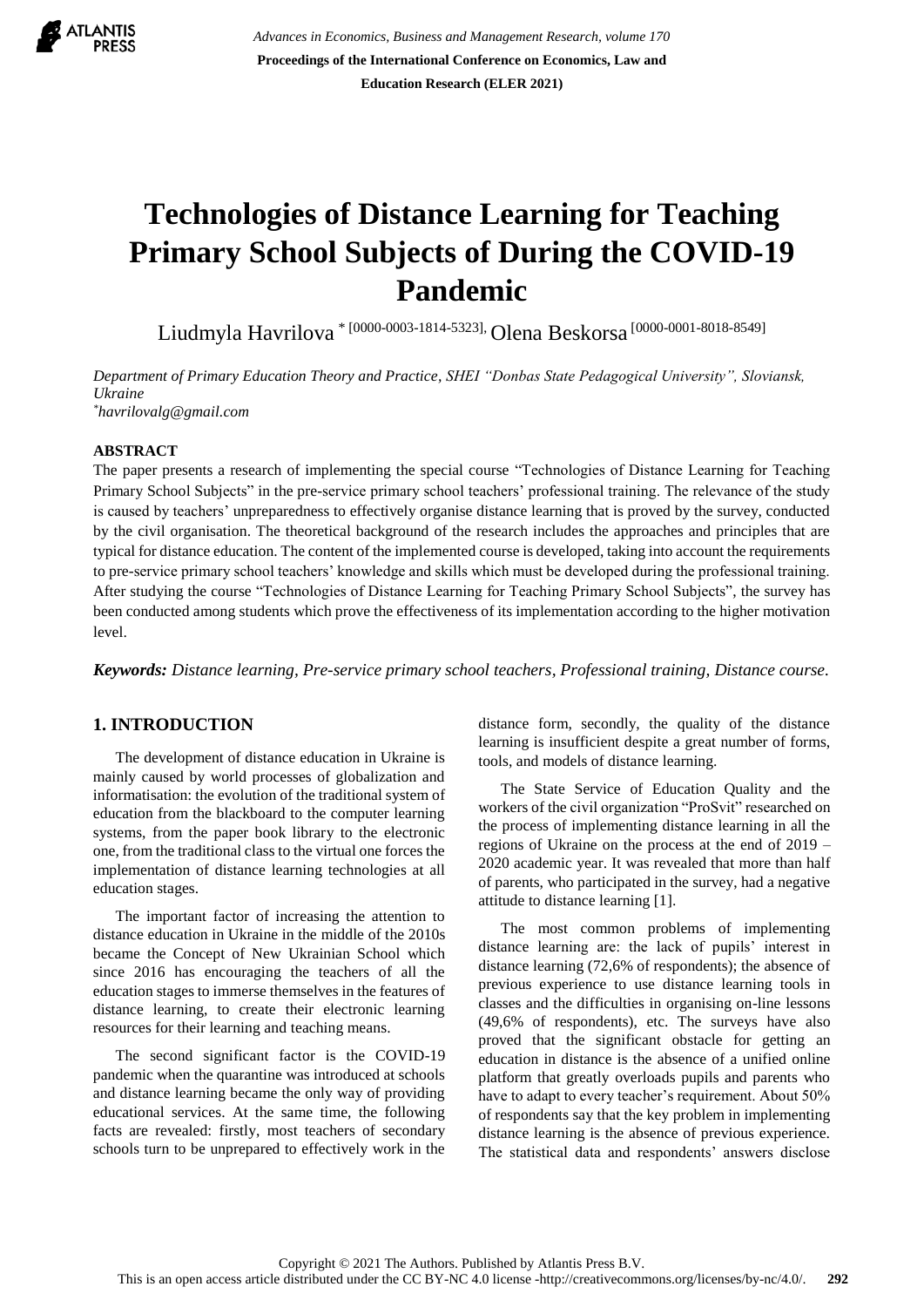that the education institutions with the developed information and communication learning environment (for example, "Atmospheric school", Kyiv, Ukraine) effectively implements distance learning in the conditions of quarantine restrictions [1].

The issue of the quality of educational services in the conditions of learning in distance is studied by scientists in many countries. So, M. M. Hassan & T. Mirza [2] study the factors that cause teachers' unwillingness to use ICT in classes and events which influence the successful integration of ICT into the learning process in the schools of Rajouri district (J&K, India). The scientists conclude that there is an urgent need to develop teachers' digital literacy for creating the learning environment and contributing to the development of the creativity, metacognition, metaliteracy, collaboration, and communication of pupils.

The problem of the unpreparedness to distantly work concerns both practicing teachers and students, who are studying at higher education institutions to gain the professional of a teacher. There is an urgent need in training the specialists who will be able to effectively work at school in the nearest future, using the present arsenal of distance learning tools. That is why the special course "Technologies of Distance Learning for Teaching Primary School Subjects" has been developed at SHEI "Donbas State Pedagogical University" (Sloviansk, Ukraine) for training the pre-service teachers of the speciality 013 Primary Education, aimed at preparing the specialists to organise the distance learning, taking into account the specificity of primary school age (the priority significance of the visual tools, interest in learning in the game form, etc.). So, the purpose of this research is to analyse the experience of developing and implementing the special course "Technologies of Distance Learning for Teaching Primary School Subjects".

#### **2. RESEARCH METHODS**

The scientific-theoretical and methodological background of the research includes the key approaches: 1) the competence-based approach as a key educational paradigm of the latest decade is a strategic direction of state policy in the sphere of education, reforming the education system in Ukraine, modernising its structure and content that is considered to be an attempt to bring the education system in line with the needs of the labour market; 2) the information one that is connected with developing the information provision, developing and functioning the digital learning environment of preservice primary school teachers' professional training; 3) the interdisciplinary one, which realises the modern strategy of modernizing professional-pedagogical training of future teachers of New Ukrainian school on the basis of the integration; 4) the activity-based one that is connected with future specialists' activities, using the gained theoretical knowledge in the practice, the successful integration in the society and professional selfrealisation.

As distance education is based on the principles of education modernisation and the wide use of digital communication, the scientific-theoretical basis of the research includes a number of the special principles: the principle of the creative characteristic of cognitive activities; the principle of free choice of received information by the defined activities; the principle of individualising students' educational activities; the principle of virtualising the education and systematic structuring of the information; the principle of creating students' educational products; the principle of the interactivity; the multimedia-based principle. These principles are based as a result of generalising the theoretical findings of O. Beskorsa [3], L. Havrilova [4], V. Kukharenko [5], F. Chetwynd & Dobbyn C. [6], H. Park & P. Shea [7], T. Surma & P. Kirschner [8], who study the theory and practice of the distance education.

The empirical research methods include the survey of higher education students' survey, which takes place at the end of studying the special course "Technologies of Distance Learning for Teaching Primary School Subjects", focused on assessing the motivation to use distance learning tools. The survey (the questions in the form of statements and simple problem situations which should be agreed or disagreed) is built on the basis of the adaption of methods of diagnosing the motivation to the achievement of the success of T. Ellers [9] and conducted with the use of Google Form (https://cutt.ly/GkulWlN). 32 four-year students of the Faculty of Primary, Technological, and Vocational Education at SHEI "Donbas State Pedagogical University" (day and parttime studying). 15 students (day study) attend the classes of the special course "Technologies of Distance Learning for Teaching Primary School Subjects" and comprise the experimental research group (ERG); 17 students (parttime study) study at the classic program and comprise the control research group (CRG). Making experimental and control research group, students' average mark of success and knowledge quality of the previous session has been taken into account. So, the requirements to sample homogeneity of surveyed students at higher education institutions have been met. Four levels of students' motivation to use distance learning tools (see table 1) are distinguished according to the number of obtained marks.

#### **3. RESEARCH RESULTS**

The implementation of the course "Technologies of Distance Learning for Teaching Primary School Subjects" is caused by the necessity to improve the quality of professional training of Bachelor students of speciality 013 Primary Education, in particular the effective implementation of distance technologies, the use of modern opportunities of computer networks and distance learning systems, that is future specialists'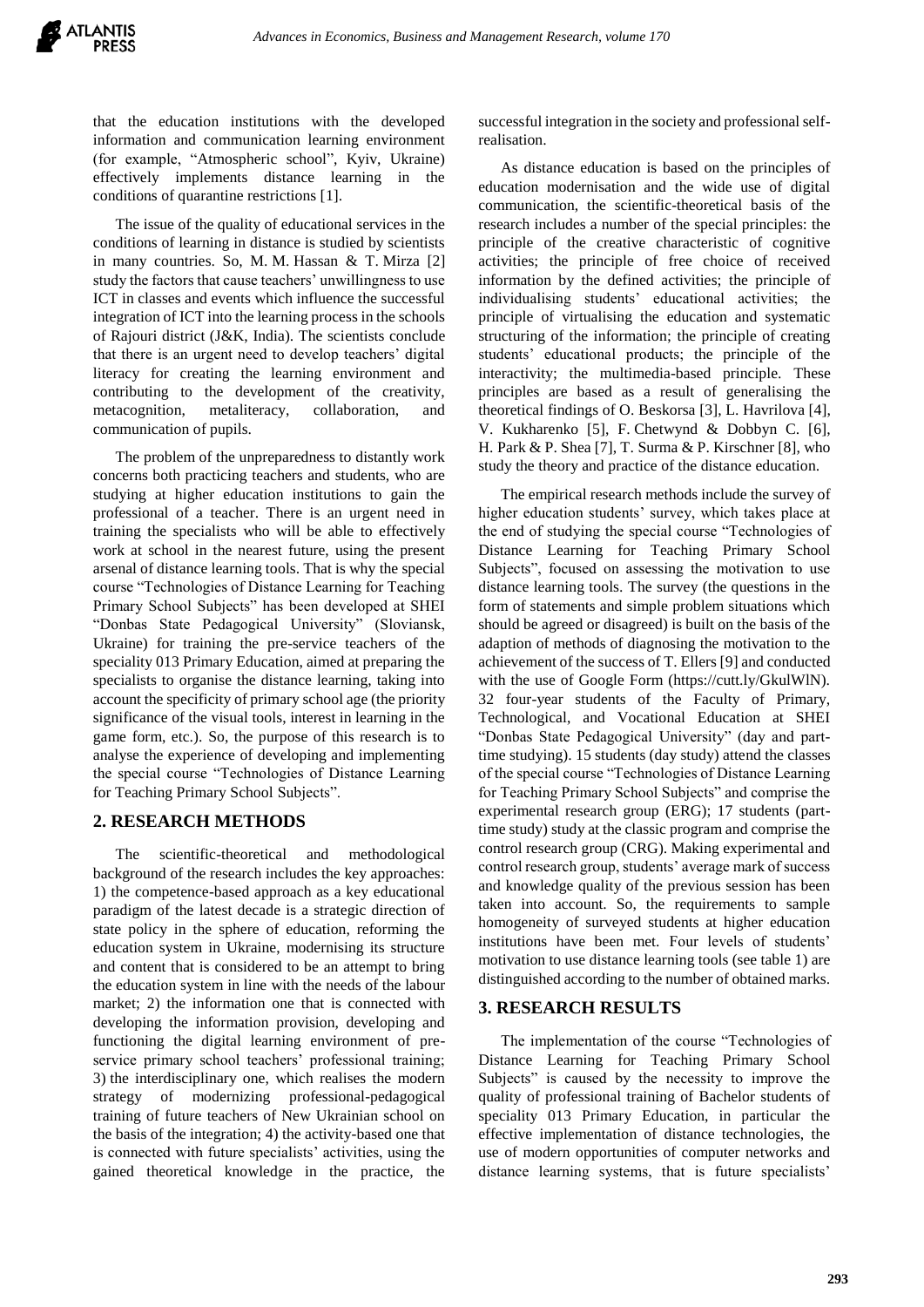training to work in distance educational environment. The important theoretical background for developing the course includes the foreign and national concepts, modern state initiatives in the sphere of education globalisation and informatisation, scientific research on creating and using ICT tools in pedagogical activities.

The scientific and theoretical basis and main principles of practical organisation of activities in the Moodle learning environment on the courses of main primary school subjects are defined and characterized in the course "Technologies of Distance Learning for Teaching Primary School Subjects". The activities with additional distance learning tools (mind maps, interactive posters, test programs, etc.) are described. Studying the course is aimed at developing future teachers' professional readiness to use distance learning tools.

After studying the course, pre-service primary school teachers know: the content of distance learning as a specific form of gaining the education, its essence, functions, advantages, and disadvantages; the regulatory documents on organising the distance learning, system of learning management (distance learning platforms), their variants; the features of an electronic learning resource, peculiarities of their effective use in the learning process; the principles of designing the distance course and learning resources for distance education; the features of work with infographics, interactive posters, animated presentations, and programs for their creating.

After studying the course, pre-service primary school teachers acquire the following skills: to perfectly use computer equipment and multimedia learning resources, as well as to reasonably use them in future professional activities; to use the advantages of the distance learning system Moodle in the process of studying primary school subjects; to select and create the learning and teaching provisions for primary school classes with the use of auxiliary distance learning technologies; to look for and select the information in global network Internet; to actively work in the information and communication learning environment on the basis of using the principles of blended learning.

So, we offer the general structure of the course "Technologies of Distance Learning for Teaching Primary School Subjects": *Module 1*. Theoretical foundations of using distance learning technologies while teaching primary school subjects; *Module 2*. The use of the auxiliary distance learning technologies in primary school classes. The content of the seminars in the course "Technologies of Distance Learning for Teaching Primary School Subjects" contains the organisation and realisation of the search on the internet, the familiarisation with distance learning, distance course, its structure and content in Moodle system, tests in Moodle, work with auxiliary distance learning technologies, the development of infographics, presentations, interactive posters, and animated presentations (Сасоо, MS PowerPoint, Prezi, Powtoon, etc).

**Table 1.** The levels of motivation of ERG and CRG students to use the distance learning tools

| Low level<br>$(0-10 \text{ points})$         | Pre-service primary school teachers' inert attitude to using distance learning tools. Insufficient<br>motivation to acquiring the theory and methodology of organising primary schoolchildren's<br>distance learning by distance learning tools. The spontaneity of motivation and situational<br>interest to using distance learning tools while studying and doing further professional<br>activities. The desire for professional growth and self-improvement is absent. |  |  |  |
|----------------------------------------------|-----------------------------------------------------------------------------------------------------------------------------------------------------------------------------------------------------------------------------------------------------------------------------------------------------------------------------------------------------------------------------------------------------------------------------------------------------------------------------|--|--|--|
| Medium level<br>$(11-16 \text{ points})$     | The interest in modern information and communication technologies, in particular distance<br>technologies, is present, however, the awareness of their importance as a tool of professional<br>activities doesn't go behind the learning content. The students have a generally positive and<br>active attitude to using distance learning in pedagogical activities, but a weak desire to<br>broaden their knowledge in this sphere.                                       |  |  |  |
| Sufficient level<br>$(17-20 \text{ points})$ | The constant professional and cognitive interest in distance learning tools, the positive attitude<br>to the pedagogical activities, and the acquirement of theory and methodology of teaching with<br>the use of information and communication (digital) technologies are present. The students<br>have a desire to self-education and broadening the experience to use distance technologies.                                                                             |  |  |  |
| High level<br>(21 points and<br>more)        | The awareness of the necessity to use distance learning tools in professional activities and the<br>ability to express their point of view to others are present. The students need professional self-<br>realisation in the sphere of using distance technologies.                                                                                                                                                                                                         |  |  |  |

The independent work of pre-service primary school teachers in the course "Technologies of Distance Learning for Teaching Primary School Subjects" includes the assignments which are focused on the maximum motivation and engagement of pre-service primary school teachers in the activities in the distance learning environment: working with the internet sources; working in the Moodle system; developing infographics, interactive posters, and animated presentations with the use of free services on the Internet; developing tests for carrying out interim and final control, processing, and analysing the test results.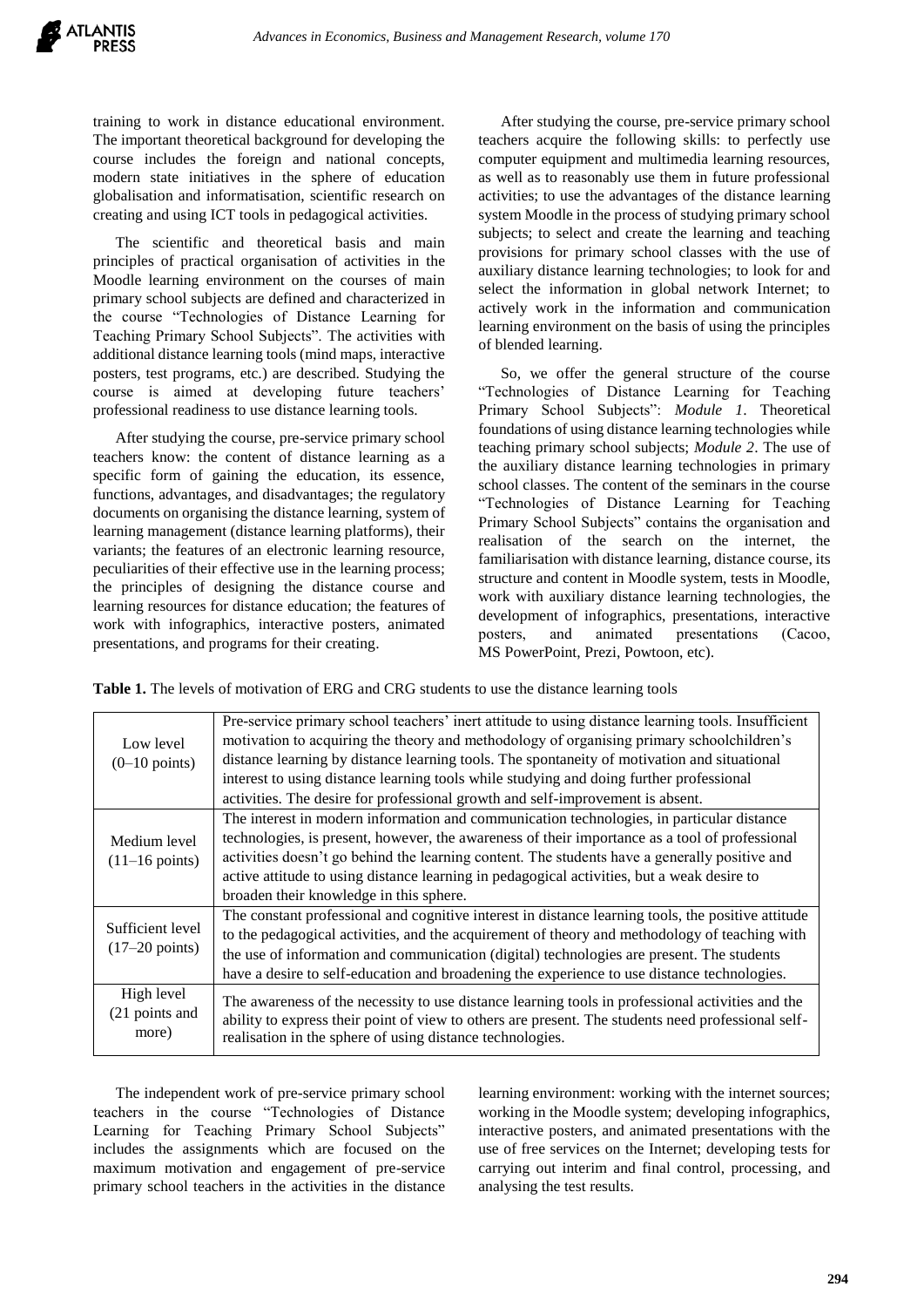The special course is supported by the appropriate distance course in the Moodle distance learning system at SHEI "Donbas State Pedagogical University". The distance course for pre-service primary school teachers is developed, taking into account the well-known model of developing pedagogical scenario of a learning course for electronic learning environment ADDIE that contains five stages: the analysis of the content, a learning environment, defining the academic subject and the opportunities of the hardware and software; the designing (determining the learning outcomes, teaching methods and ways of assessing, detailing the content and the topics); the development (preparing all the learning materials, assignments, topics, projects, etc., planning the organization of the course and its uploading in the learning management system); the implementation (conducting the learning, organization of the interaction with students); the assessment (defining if the aims are achieved and if the content and learning methods require being adjusted) [10].

The suggested distance course includes a number of ways of delivering information, including e-mail, audio and video materials, as well as the tools that are available within this distance learning platform (Moodle). The course is developed with the use of synchronous learning methods that make it more flexible and mobile and give an opportunity for students to choose the suitable time of working on the course materials.

The work in the distance course is done in the following way: students study theoretical material of lecture and video fragments; they get prepared for seminars, place the assignments completed in the forums, created for these assignments, where they can assess the assignments of their groupmates; they do the tasks for independent fulfilling and sending them in the distance learning platform; some themes include the interim control which helps students show their theoretical knowledge. After studying the course, students participated in the final tests.

The distance course "Technologies of Distance Learning for Teaching Primary School Subjects" has an introductory, theoretical (information), practical, and control part. Studying in the distance course "Technologies of Distance Learning for Teaching Primary School Subjects" finishes the exit tests that include different types of tasks. The survey conducted among ERG and CRG four-year students after studying the course at the Faculty of Primary, Technological and Vocational Education of SHEI "Donbas State Pedagogical University" shows that more students have a higher level of motivation and desire to work in the conditions of distance learning experimental research group (Table 2).

The analysis of gained results makes it possible to state more passive attitude of CRG students to use distance learning tools, which, to our mind, results in the professional impossibility of pre-service primary school teachers to work in the conditions of modernisation and informatisation of the educational process. A significant amount of these students don't consider distance learning as a full-fledged way to gain education, they are not motivated to acquiring the additional services to make electronic learning resources. Most CRG students claim that they like classroom lessons more than distance ones; it's comfortable to the assignments in classes, but not in the distance form. So, it's difficult for students to leave the traditional learning format.

At the same time ERG students, who have studied the special course "Technologies of Distance Learning for Teaching Primary School Subjects", say that they are interested in working in the distance course, making electronic learning resources for school children and in working with them in the distance format.

| <b>Levels</b>     |                       | Control research group (17 persons) | <b>Experimental research group (15 persons)</b> |                |
|-------------------|-----------------------|-------------------------------------|-------------------------------------------------|----------------|
|                   | Number of             | Number of                           | Number of                                       | Number of      |
|                   | respondents, absolute | respondents, %                      | respondents, absolute                           | respondents, % |
|                   | number                |                                     | number                                          |                |
| Low               |                       | 29.4                                |                                                 | 13.3           |
| <b>Medium</b>     |                       | 35.3                                |                                                 | 20             |
| <b>Sufficient</b> |                       | 23,5                                |                                                 | 46,7           |
| <b>High</b>       |                       | 11.8                                |                                                 | 20             |

**Table 2.** Levels of ERG and CRG students' motivation to use distance learning tools after implementing the course

#### **4. DISSCUSSION**

A lot of latest scientific findings concern the necessity to deeply study the features of distance learning by future specialists, taking into account the specificity of each profession in the conditions of distance learning, the use of specific methods, acquiring new forms of digital

communication and modern software for improving the effectiveness of distance learning. The number of scientific papers in this sphere has greatly increased when the education system of most world countries has transitioned to distance format in the conditions of the current epidemiological situation, caused by the Coved-19 pandemic.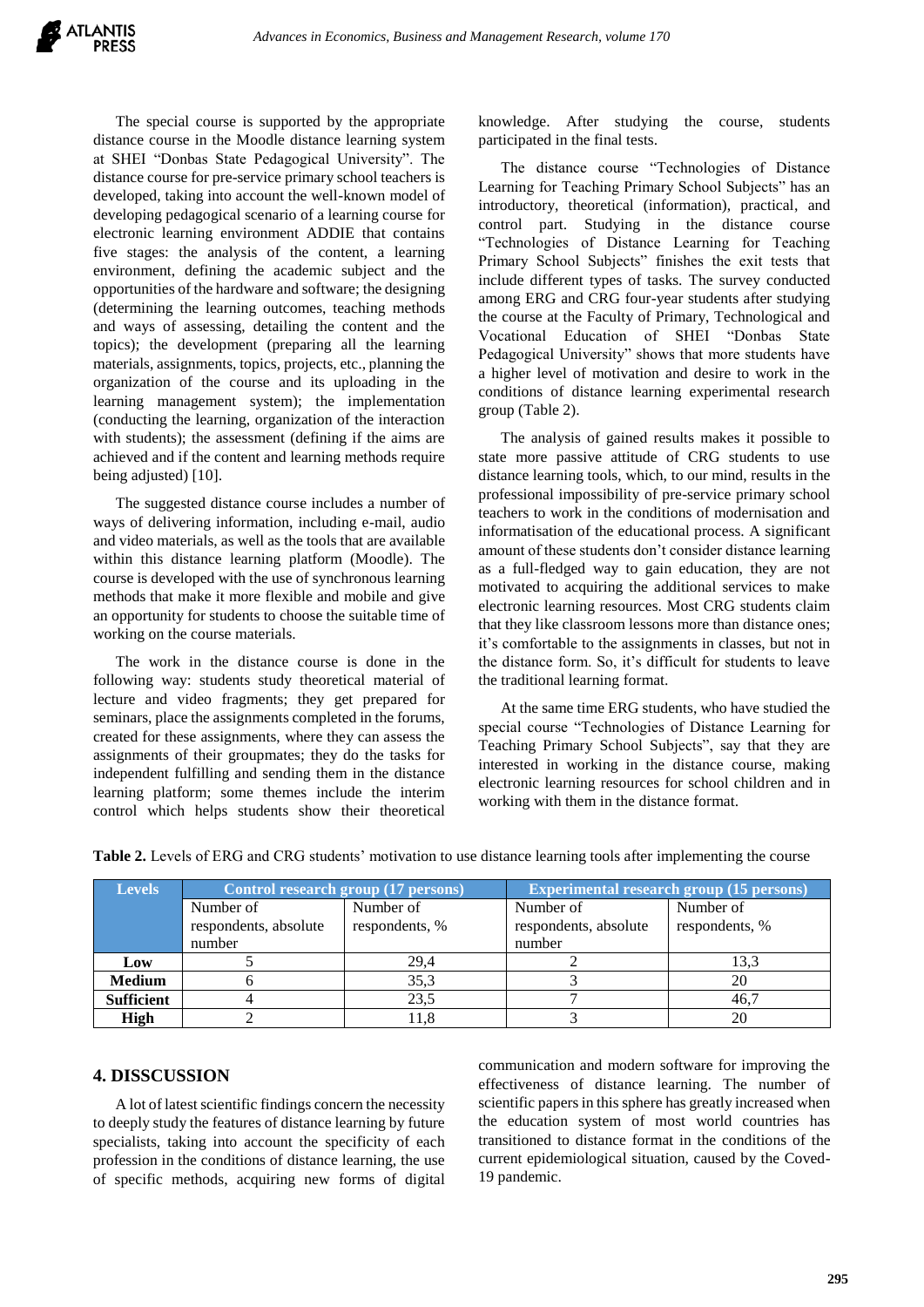We totally agree with T. Surma & P. Kirschner [7], who assert that the use of distance learning tools has a considerable advantage, however, the educators turn to be unprepared to such a sudden transition to the distance learning format during the Covid-19 pandemic. As a result of the search and analytical activities, scientists have distinguished three key principles of learning in the distance which should be initially improved for effective work in the distance environment: providing clear guidance using worked examples and optimal use of multimedia principles; providing sample chances for practice and feedback; assisting students on their pathway to successful individual learning [7].

In our opinion, these principles of learning in distance fully correspond to the components of digital literacy, defined by D. Belshaw in the book "The Essential elements of digital literacies" [11]. The scientist singles out eight key components (8C) as a basis for the quality interaction between human and digital technologies (Cultural: how to behave; Cognitive: how to do; Constructive: how to use; Communicative: how to communicate; Critical: how to evaluate; Civic: how to participate; Confident: how to belong; Creative: how to make). A personality's developed digital culture ensures successful work in the distance environment (L. Havrilova & Y. Topolnik [12]), that is following certain behaviour rules by a person while using information and communication technologies, including the distance one.

Thus, distance learning requires the developed digital literacy and digital culture as a system of a person's behaviour in the conditions of a digital society that includes the communication culture (Webcommunication, Network Etiquette), the rational use of information (media literacy), the developed skills of critical thinking and of effective use of digital technologies for ensuring personal needs and successful professional activities.

The search for the optimal combination of synchronous and asynchronous, online and offline learning methods is relevant in scientific researches of forms and methods of distance learning. E. G. Dada, A. H. Alkali, D. O. Oyewola [13], studying how synchronous and asynchronous electronic learning influences the students' success, rightly claim that there is an urgent need to organically combine these learning modes. The scientists who investigate the theory and practice of blended learning share this viewpoint: I. Thomson [14], D. Clark [15], V. Purnima [16], and others express their ideas concerning blended learning in the early 2000s, defining it as an effective learning form. They consider this form to be the combination of traditional formal learning tools – work face-to-face, studying theoretical material – with an informal discussion of the material in the blog, forum, using mobile devices, e-mails, webinars, internet-conferences, etc. So, blended learning includes the independent acquiring of the theoretical material (for example, in electronic learning course) and the certain abilities and skills are trained and improved in auditorium classes that are implemented with the use of various methods and forms of collaboration (D. Clark [15]). V. Kukharenko rightly claims that blended (hybrid) learning is one of the most popular technologies, as it allows to use the flexibility and convenience of a distance course, as well as the advantages of a traditional course [5]. Most researchers of distance learning think that this learning form will be the dominant one after finishing the Covid-19 pandemic.

We think it's necessary to emphasise the statement of V. Purnima [16], who says that blended learning is a system of combining different learning forms: face-toface, live e-learning, and self-paced learning. Blended learning allows to combine formal and non-formal learning, traditional and distance learning that opens the space for implementing new ideas and technologies.

The research of the team of authors from Vocational High School in Taiwan (Chin-Ting Chou, Chien-Pen Chuang, Bin-Yong Zheng [17]) turns to be interesting. They try to study the optimal proportion of face-to-face and digital learning. The gained results have shown that the optimal learning effect is achieved in the time proportion 2:1 of traditional face-to-face teaching and digital learning.

O. Barabash, A. Musienko, and others [18] suggest a complex approach to assessing the effectiveness of the distance learning process, based on the methods of probability theory and hierarchy analysis. They were encouraged to start the research by the fact that scientists usually assess the effectiveness of single elements of the distance learning system and appropriate quality indicators. The scientists develop their methodology of assessing the effectiveness of distance learning system, based on the complex analysis of its constituent parts: regulatory, organizational, scientific-methodological, information and telecommunications, mathematical and software, logistics, personnel, financial and economic support.

## **5. CONCLUSIONS**

The analysis of the results of implementing the special course "Technologies of Distance Learning for Teaching Primary School Subjects", supported by the corresponding distance course in the Moodle system of SHEI "Donbas State Pedagogical University" (Sloviansk, Ukraine), makes it possible to make the conclusions on improving the professional training of the specialists in the sphere of primary education during the Covid-19 pandemic. They are: 1) increasing the digital literacy and digital culture of both school and higher education institution teachers becomes the condition of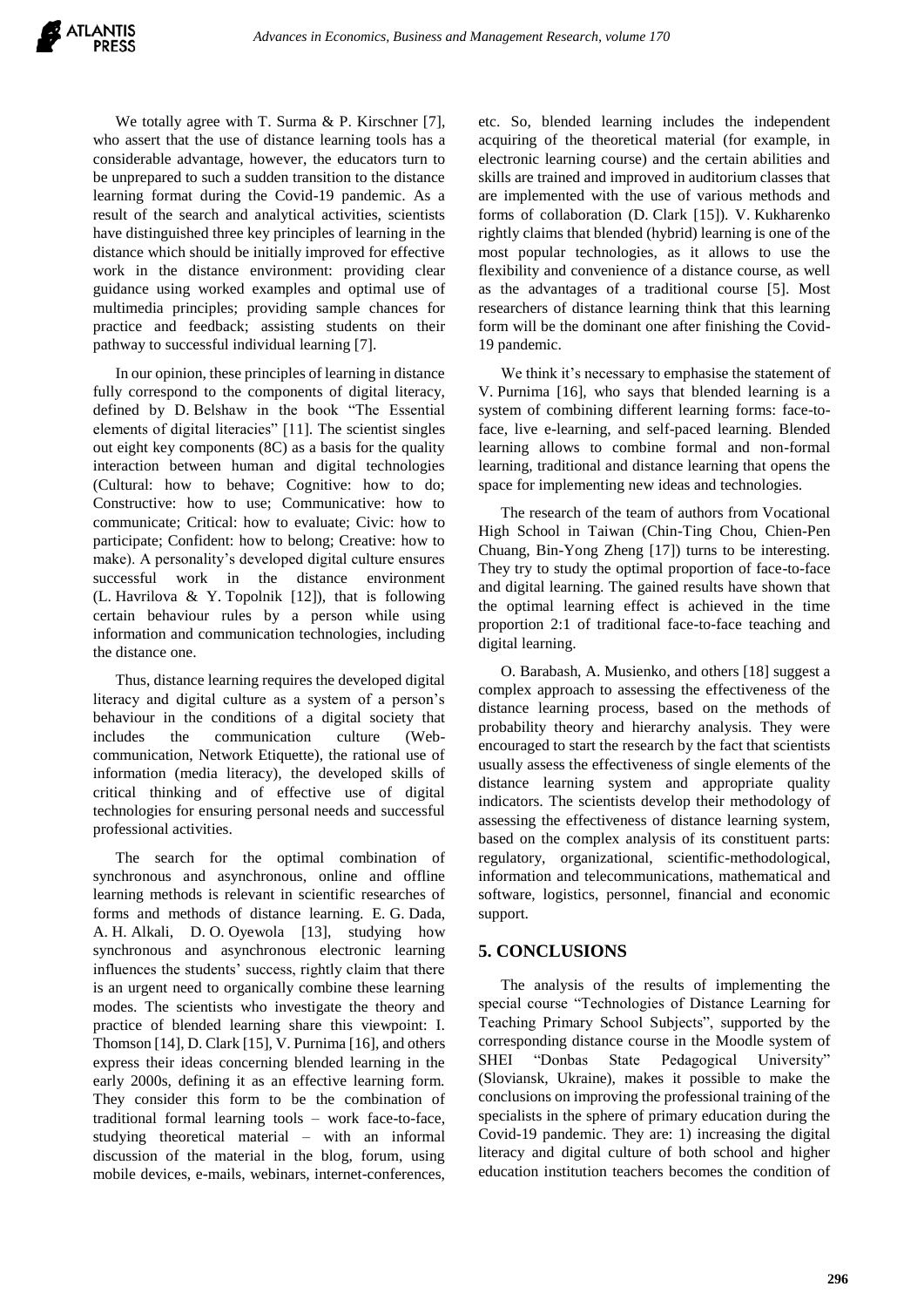providing high-quality educational services in distance; 2) distance learning environment should be developed: from a usual distance course, which contains high-quality learning content and innovative methods of digital communication, to powerful online platforms of educational institutions; 3) the innovative learning and teaching aids for distance learning (electronic textbooks and guides, digital learning resources, online excursions, virtual labs, high-quality computer tests, etc.) should be created.

It is clear that after finishing the quarantine restrictions, school learning will not return to the previous forms, the blended learning will dominate which will allow combining the digital pedagogical and technological innovations with the best experience of age-old face-to-face learning.

### **REFERENCES**

- <span id="page-5-0"></span>[1] The research on the state of implementing distance education in Ukraine (March – April 2020), ProSvit, The center of innovative education, 2020, available at: http://prosvitcenter.org/doslidzhenniadystanciynoyi-osvity-2020
- [2] Malik, Mubasher Hassan, Tabasum, Mirza (2021), The Digital Literacy in Teachers of the Schools of Rajouri (J&K), India: Teachers Perspective, *International Journal of Education and Management Engineering,* Vol. 11, No. 1, pp. 28 – 40, 2021. DOI: 10.5815/ijeme.2021.01.04
- [3] Beskorsa, O. S. (2017), Virtual learning environment Moodle as a means to organize blended learning in teaching practical phonetics of German language, *Information Technologies and Learning Tools,* volume 62(6), pp. 86–97. DOI: 10.33407/itlt.v62i6.1832
- [4] Havrilova, L. H. (2017), Specifics of the development of distance courses for musical-historical disciplines, *Information Technologies and Learning Tools,* volume 58(2), pp. 26–37. DOI: 10.33407/itlt.v58i2.1596.
- [5] Kukharenko, V. M. (2019), Tutor of distance and blended learning: teaching guide, Milenium, Kharkiv, available at: [http://repository.kpi.kharkov.ua/handle/KhPI-](http://repository.kpi.kharkov.ua/handle/KhPI-Press/42981)[Press/42981.](http://repository.kpi.kharkov.ua/handle/KhPI-Press/42981)
- [6] Chetwynd, F. and Dobbyn, C. (2011), Assessment, feedback and marking guides in distance education, *Open Learning: The Journal of Open, Distance and e-Learning,* volume 26(1), pp. 67–78. DOI: 10.1080/02680513.2011.538565
- [7] Park, H. and Shea, P. (2020), A review of ten-year research through co-citation analysis: Online

learning, distance learning and blended learning, *Online Learning,* volume 24(2), pp. 225 – 244. DOI: 10.24059/olj.v24i2.2001.

- [8] Surma, T. and Kirschner, P. (2020), Technology enhanced distance learning should not forget how learning happens, *Computers in human behavior, Virtual special issue,* volume 110. DOI:10.1016/j.chb.2020.106390.
- [9] Rozanova, V. A. (1999), Methodology of diagnosing and motivating to achieve the success of T. Ellers, Psychology of management, ZAO "Biznes-shkola "Intel-Sintez", Moscow, available at: http://amac.md/Biblioteca/data/26/03/Management/ Rozanova.pdf.
- [10] Simonson, M. Smaldino, S. Albright, M. and Zvacek, S., (2003), Teaching and learning at a distance: foundations of distance education, 2nd ed., Merrill Prentice Hall, Upper Saddle River, NJ.
- [11] Belshaw, D. (2011), The essential elements of digital literacies, available at: http://digitalliteraci.es/
- [12]L. Havrilova, Y. (2017), Topolnik, Digital Culture, Digital Literacy, Digital Competence as the Modern Educational Phenomena, *Information Technologies* and Learning Tools, volume 61(5), pp. 5-15. DOI: 10.33407/itlt.v61i5.1744.
- [13]Emmanuel G. Dada, Abdulkadir H. Alkali and David O. (2019), Oyewola, An Investigation into the Effectiveness of Asynchronous and Synchronous Elearning Mode on Students' Academic Performance in National Open University (NOUN), *Maiduguri Centre, International Journal of Modern Education and Computer Science,* volume 11, no. 5, pp. 54 – 64. DOI: 10.5815/ijmecs.2019.05.06
- [14]Thomson, Thomson Job Impact Study: The Next Generation of Corporate Learning, Thomson, Inc., 2002, available at: https://mdavidmerrill.files.wordpress.com/2019/04/t hompsonjobimpact.pdf.
- [15]Clark, D. Blended learning. CEO Epic Group plc, 52, Old Steine, Brighton, 2003, available at: https://ru.scribd.com/document/84278560/Clark-D-Blended-Learning/
- [16] Purnima, V. Blended Learning Models, available at: https://purnima-valiathan.com/wpcontent/uploads/2015/09/Blended-Learning-Models-2002-ASTD.pdf
- [17]Chin-Ting Chou, Chien-Pen Chuang and Bin-Yong Zheng (2013), The Study of Blended Learning on a Vocational High School in Taiwan, *International Journal of Modern Education and Computer Science,*  volume 3, pp. 1 – 7. DOI: 10.5815/ijmecs.2013.03.01.